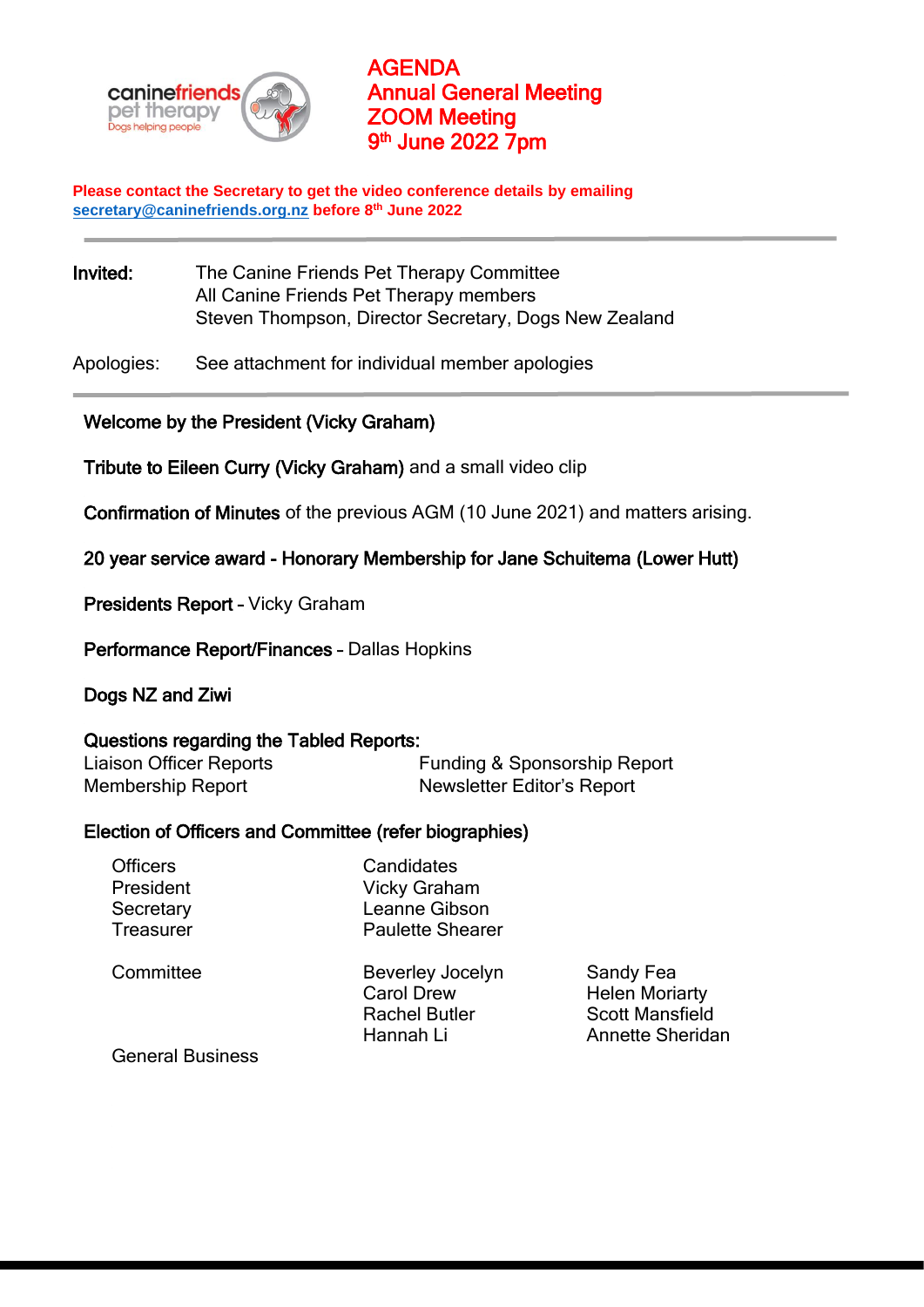

# Apologies from Members:

## **Auckland**

Ashok Bhat & Buddy Megan Bowden & Monty Alison Elford & Hannah Leon Goldwater & Riley Helen Mulcahy & Georgia Kirsty Pascoe & Freya Tushar Sharma & Shyla

### Blenheim

Jill Caslick & Molly Wendy Reynolds (Assessor) Melanie Spence (Liaison Officer) Jenny Wills & Riley

**Christchurch** Caroline Densem & Ebony Jan Evans-Freeman (Assessor) Maria Gomez & Sadie Zelda MacKenzie & Shadow Ian Mann & Alfie Carol Millican (Placements Officer) Wendy Pryor & Ollie Debbie Rule (Liaison Officer)

Far North Nicky Dobson (Liaison Officer)

Foxton/Levin Gwenda & Neville Lapthorne & Lucy

**Hastings** 

Chris Partridge (Liaison Officer) Brian Peterson & Prince Katja Williams (Liaison Officer)

Kapiti Irene Calvert & Beau Lynley Evans (Liaison Officer) Robin Fraser & Izzie

### Lower Hutt

AGENDA

ZOOM Meeting

Annual General Meeting

Elizabeth Boyes & Tia Rachel Davison (Liaison Officer) Brenda Kenworthy (Liaison Officer) Jane Schuitema Sita Thakersi & Bailey Ian Weatherall & Maggie

### Manawatu

Ann Evans (Liaison Officer) Pam Jamieson & Murphy Dilys Stephens & Tina

**Napier** Steve and Jo Fox and Niko Mandy White & Harvey

Nelson/Tasman Philippa McFadden & Molly

Northland Mary Easterling & Sam Lynda Macgregor & Ricky Maureen Skinner & Digger Nadene Slabbert &Pearl

Oamaru Cath Rivron (Liaison Officer)

Queenstown Beryle Ravenwood (Liaison Officer)

Taranaki Jeanine Hull & Alfie

Taupo Elisabeth Cato & Bracken Lesley Cotterill & Lexi Laura Dawson & Max Debbie Forster & Sola